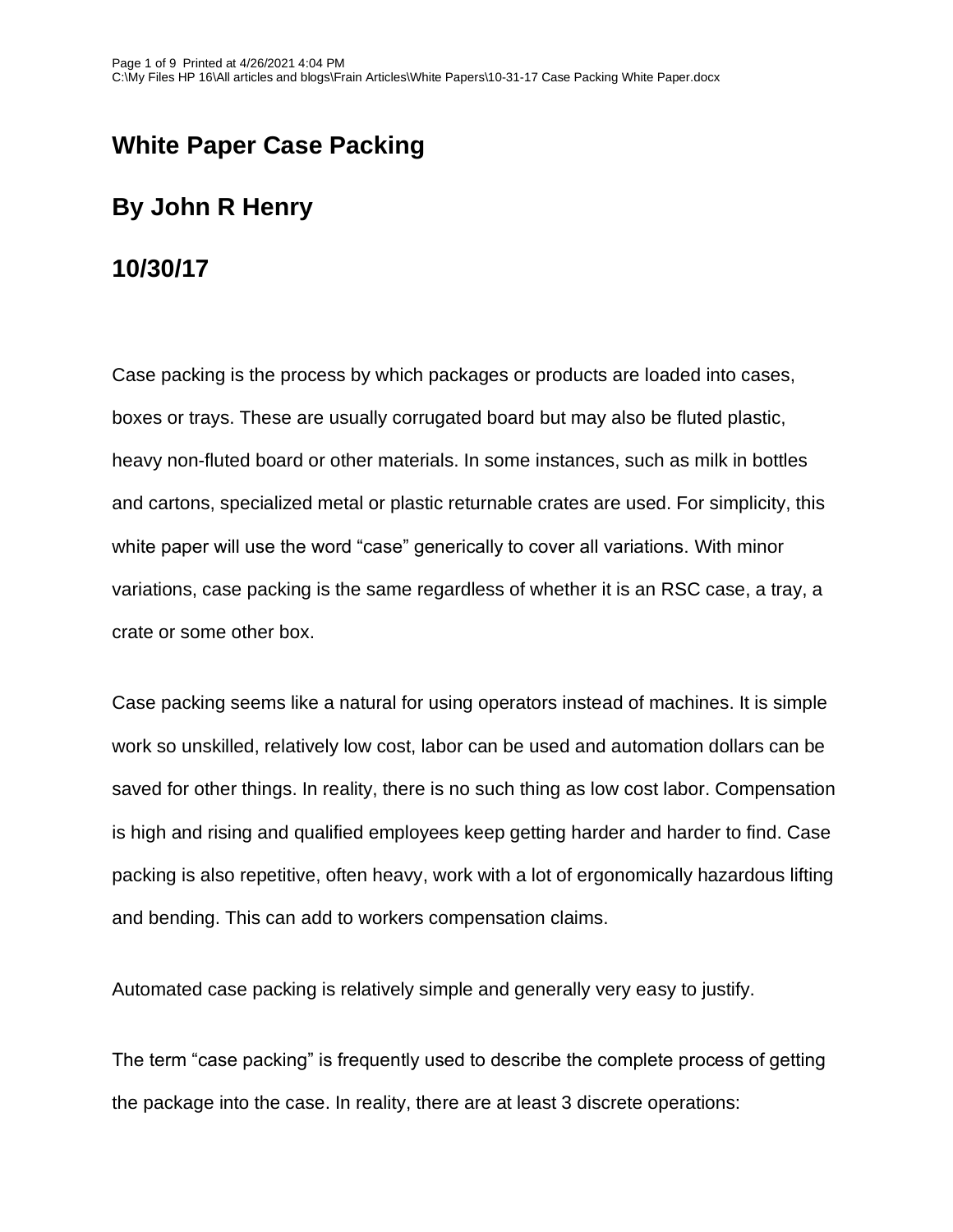Case erection

Case packing

Case sealing

There can also be placement of internal partitions, slip sheets if more than a single layer of product is packaged, leaflet and instruction insertion.

The entire process may be done on a single machine or multiple machines. This white paper will focus only on the case packing, regardless of where erection and sealing is done.

There are three major methods of automatic case packing: Side loading, vertical placing and vertical drop packing. Some may consider wraparound case forming to be case packing as well. It is beyond the scope of this paper and will be covered in a future paper on caser erection/forming. Each method has a number of variations depending on machine design as well as package and product requirements. The techniques discussed here also apply generally to tray packing. The method chosen will depend largely on the nature of product to be packed.

## **Side loading**

Side loading, sometimes called end or horizontal loading, case packers insert the product horizontally. They are useful where the product shape conforms closely to the shape of the case. Cartons packed in a 2 X 6 pattern into a close fitting case will have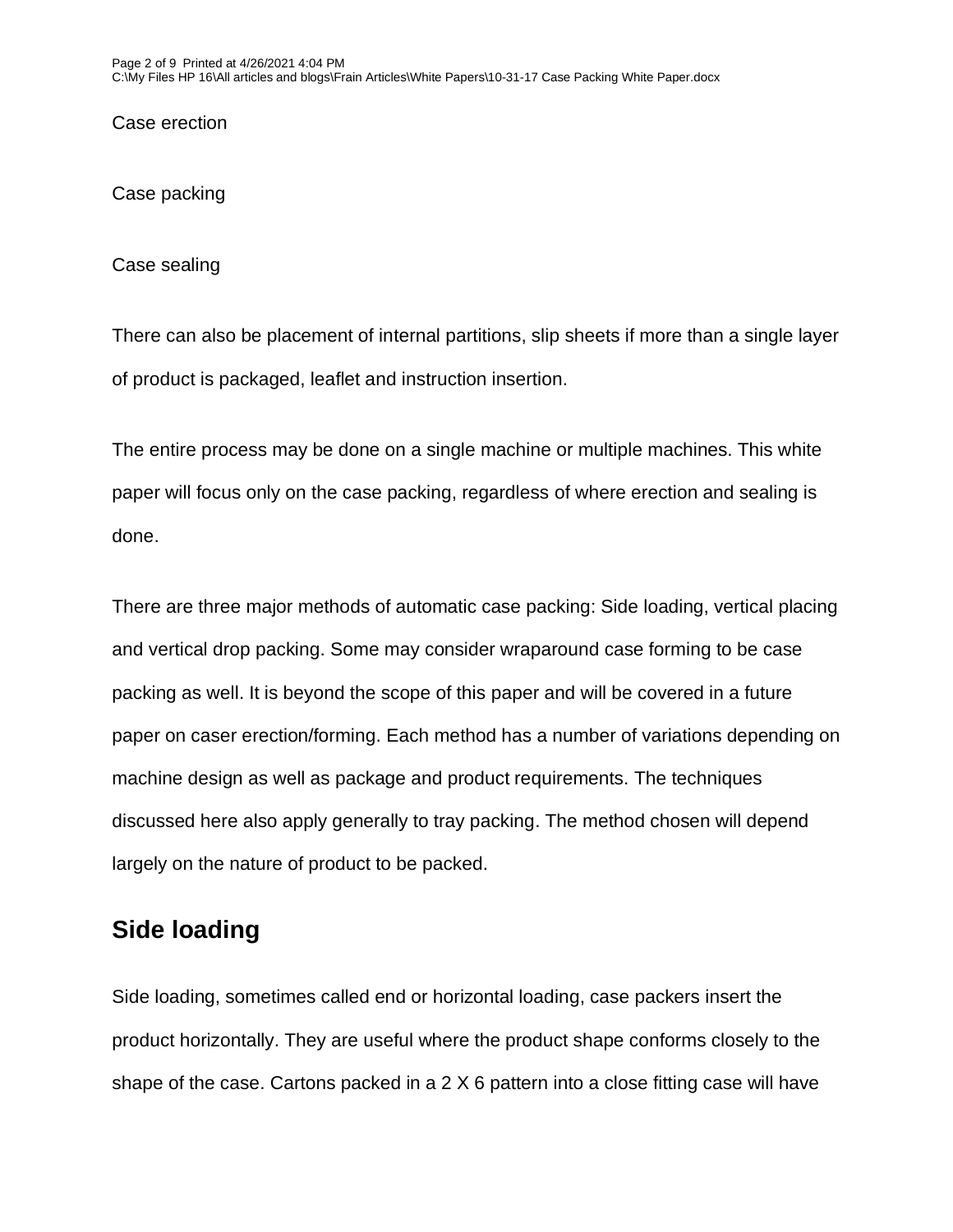little clearance around or between the cartons to allow air to escape as they go in. It is similar to pushing a piston into a cylinder. An air cushion forms and insertion is difficult and slow.

Horizontal packers are also useful where it may be difficult to stage the product vertically in the appropriate pattern. Examples of this include caulking tubes or stacks of plastic cups.

The formed case arrives at the case packing station in either vertical or horizontal orientation usually, though not necessarily, with the long dimension parallel to flow. If vertical, the case needs to be turned on its side for loading. The open end of the case is aligned with the loading station and flaps are moved out of the way. The packer may use a funnel or other device to assure that the flaps do not interfere with loading. When the cartons closely conform to the dimensions of the case, it may be desirable to leave the bottom case flaps unsealed until after loading.

While the case is being positioned, individual packages enter the loading station via a conveyor and are collated into the final pack pattern. Collation usually involves stacking rows of product. If 12 silicone tubes are to be loaded in a 3 X 4 pattern, it will be necessary to include a device to collect 4 tubes, lower them, place 4 more tubes on top of them, lower them and then place the final 4 tubes on top. Only when this complete pattern is ready, can a pusher arm push all 12 into the case. If 24 tubes were to be packed in 2 layers, the first collated group of 12 will be pushed forward to allow space to collect the  $2^{nd}$  group of 24 tubes. Once the  $2^{nd}$  group is collated behind the first group, a pusher arm pushes all 24 tubes into the case.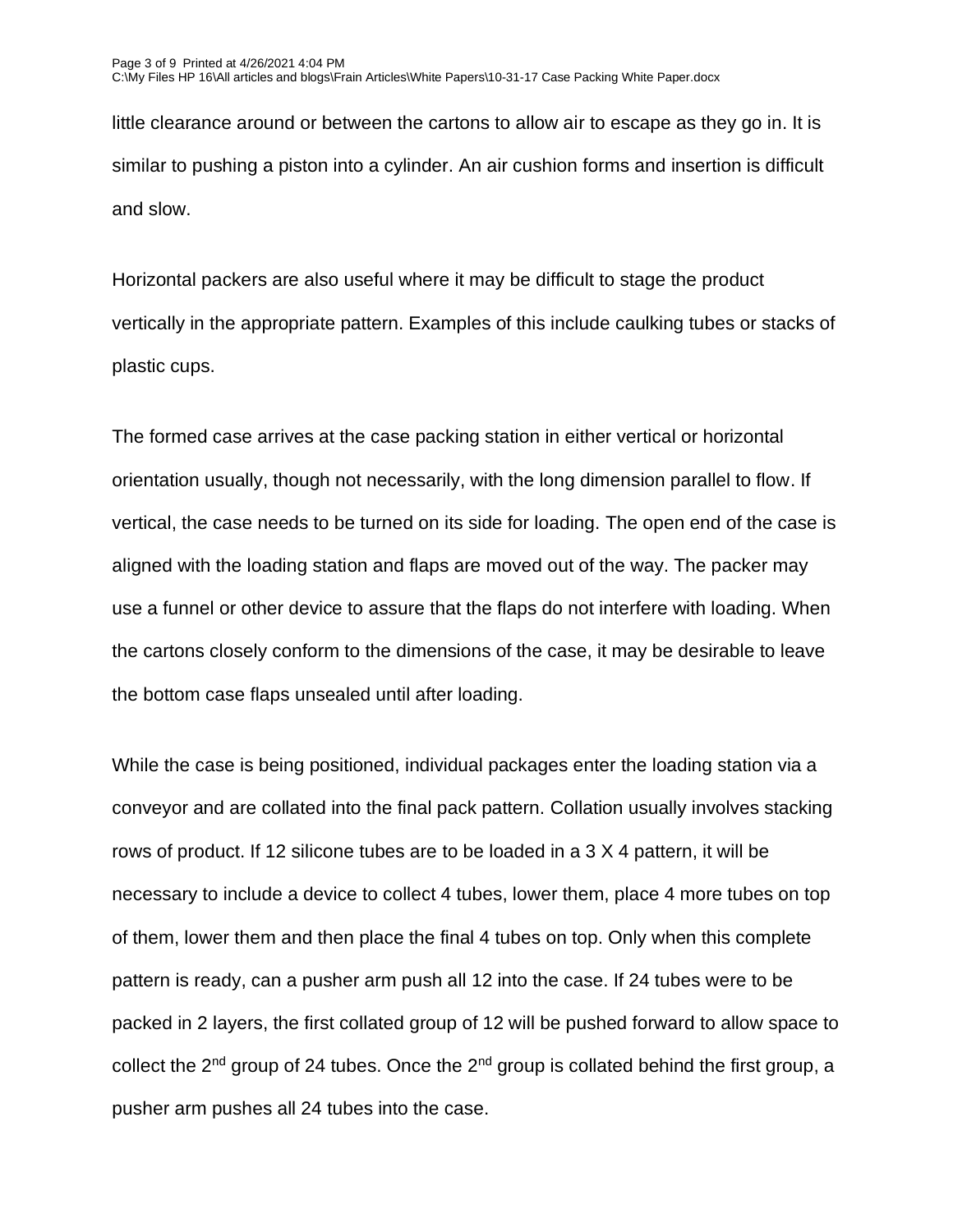Page 4 of 9 Printed at 4/26/2021 4:04 PM C:\My Files HP 16\All articles and blogs\Frain Articles\White Papers\10-31-17 Case Packing White Paper.docx

The collation above described tubes being brought in, lowered and more tubes placed on top. This is called "downstacking". Other products may be more easily collated by "upstacking". Upstacking, to use the caulking tubes again, would bring a group of 4 tubes to the collating station, lift them up and then bring another row of 4 tubes underneath them. Rows of tubes would be formed and lifted 4 times until all 12 are collated. They would be pushed forward, a second group collated behind them and both groups pushed into the case.



## **Side load case packer schematic**

Once loading is complete, the funnel is removed, the case is turned upright, and conveyed to the case sealer. The case packer will require a station to close, and perhaps seal, the flaps prior to turning the case upright.

.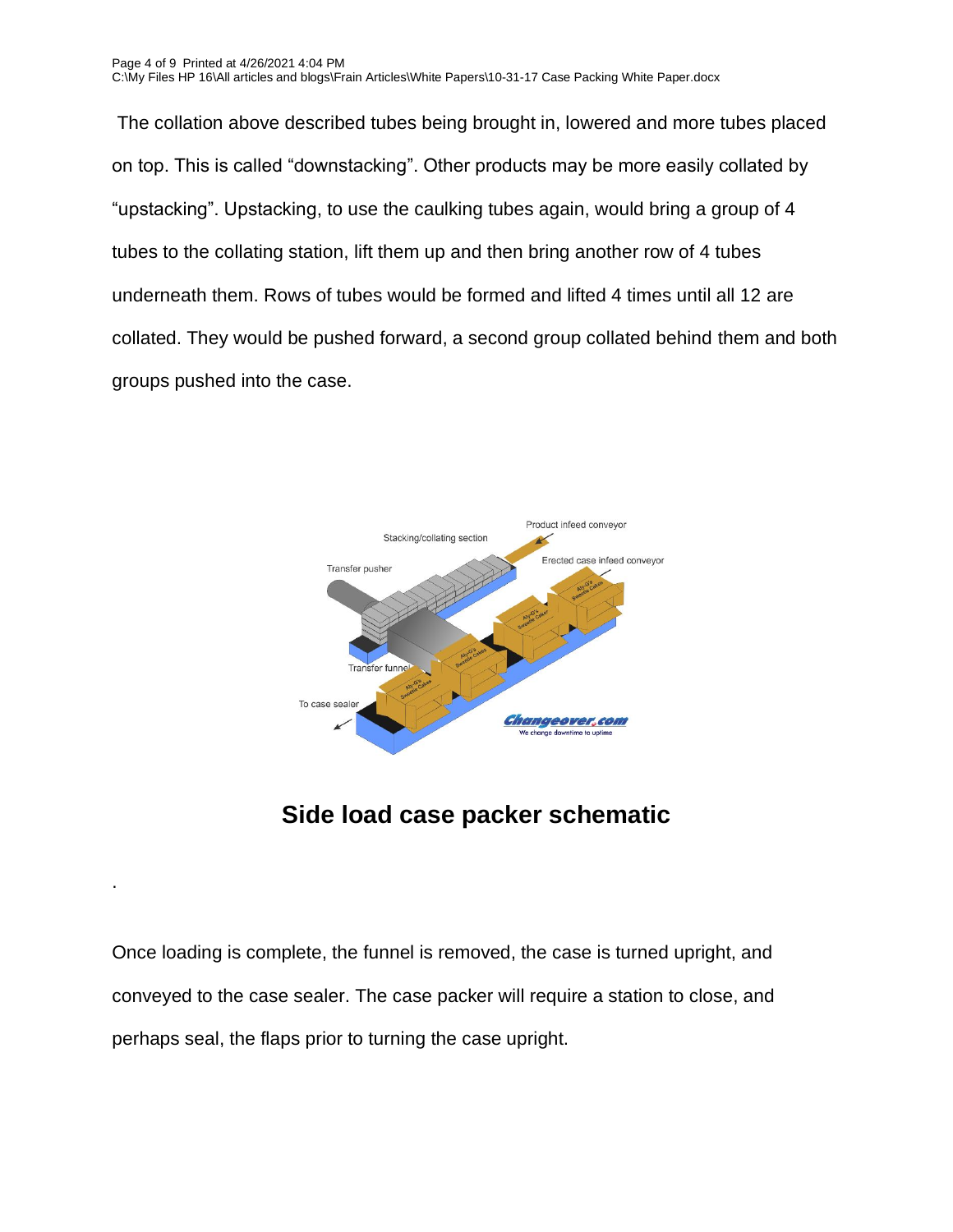# **Vertical placing**

Some products do not lend themselves to either side loading or drop packing. For these products vertical placing using "pick and place" or robotic systems may be the only viable automatic alternative. Consider an example of thermoformed cups of soup packed in a 6 X 4 X 4 pattern. Their irregular, tapered, shape makes them difficult to collate and push sideways into a case. Vertical placing may be the best option.



Vertical placing can be accomplished using pick and place mechanisms or robots. A pick and place is a mechanism with a limited range of motion and adaptability, generally built "one-off" for a specific machine and product. In the case of the cups above, it would move up and down as well as side to side, perpendicular to the conveyor, in a straight line. The distances traveled by the pick and place are often adjustable but the motion itself is generally designed in and relatively non-adjustable. Robots are much more flexible. Robots can perform virtually any motion within a relatively large envelope. As their motions are controlled by software they are an excellent choice when multiple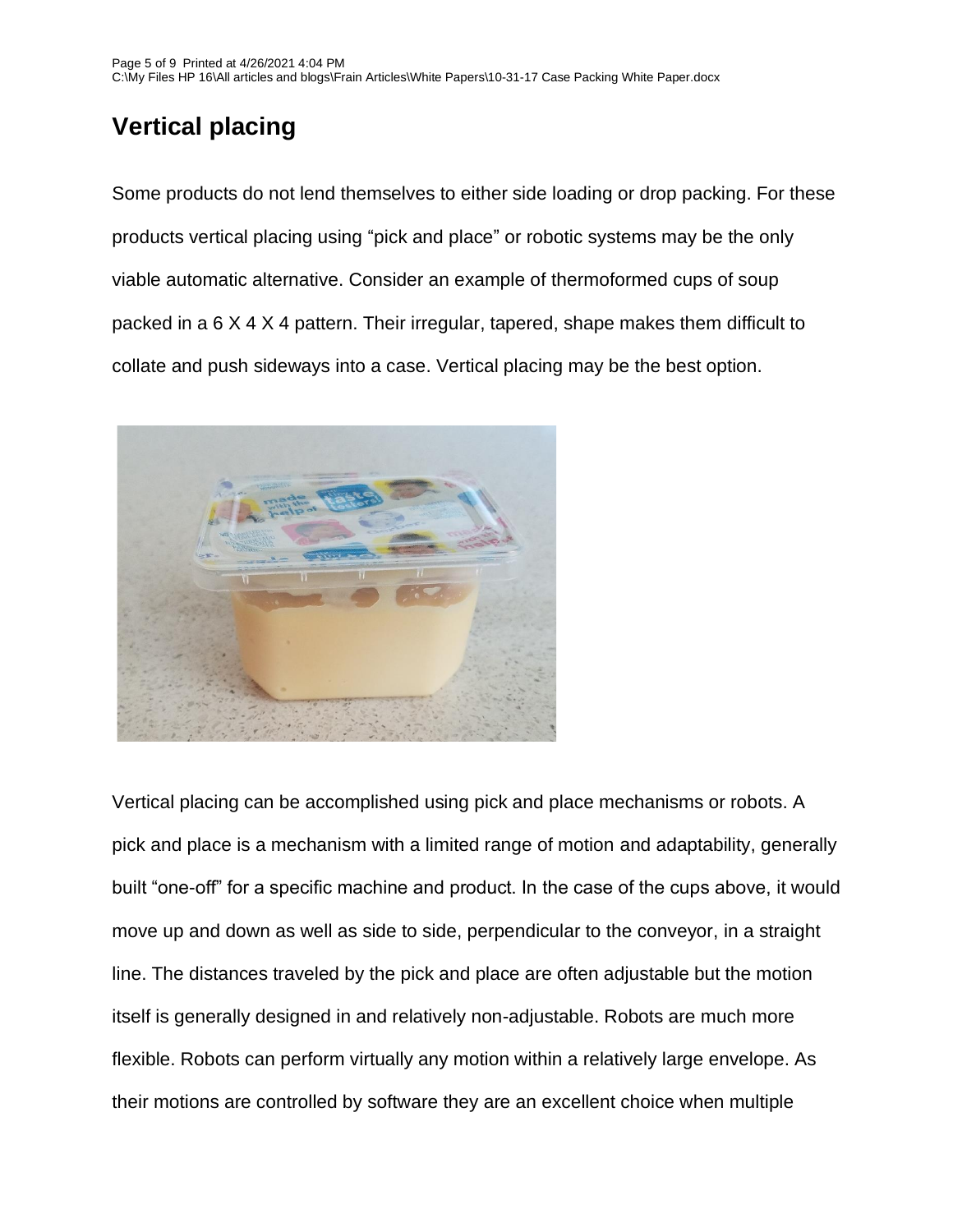functions or frequent changes to the movement are required. They have the disadvantage of being rather expensive as well as technically complex. In recent years robot prices have plummeted and they have become much simpler to program and maintain. This allows them to supplant old style pick and place systems for many applications.

Robots can be highly useful where multiple complex operations are required. A single robot, depending on the speed and distances, might be able to perform the case loading functions on 2 parallel packaging lines, alternating between them. In the sequence of video screenshots below the robot (1) picks up a staged group of cartons (2) tilts them to push the flaps out of the way during loading, (3) after loading multiple layers, pushes the trailing minor flap closed as it goes into the sealer and finally (4) places the case on a pallet. Combining multiple functions into a single machine conserves space and money.

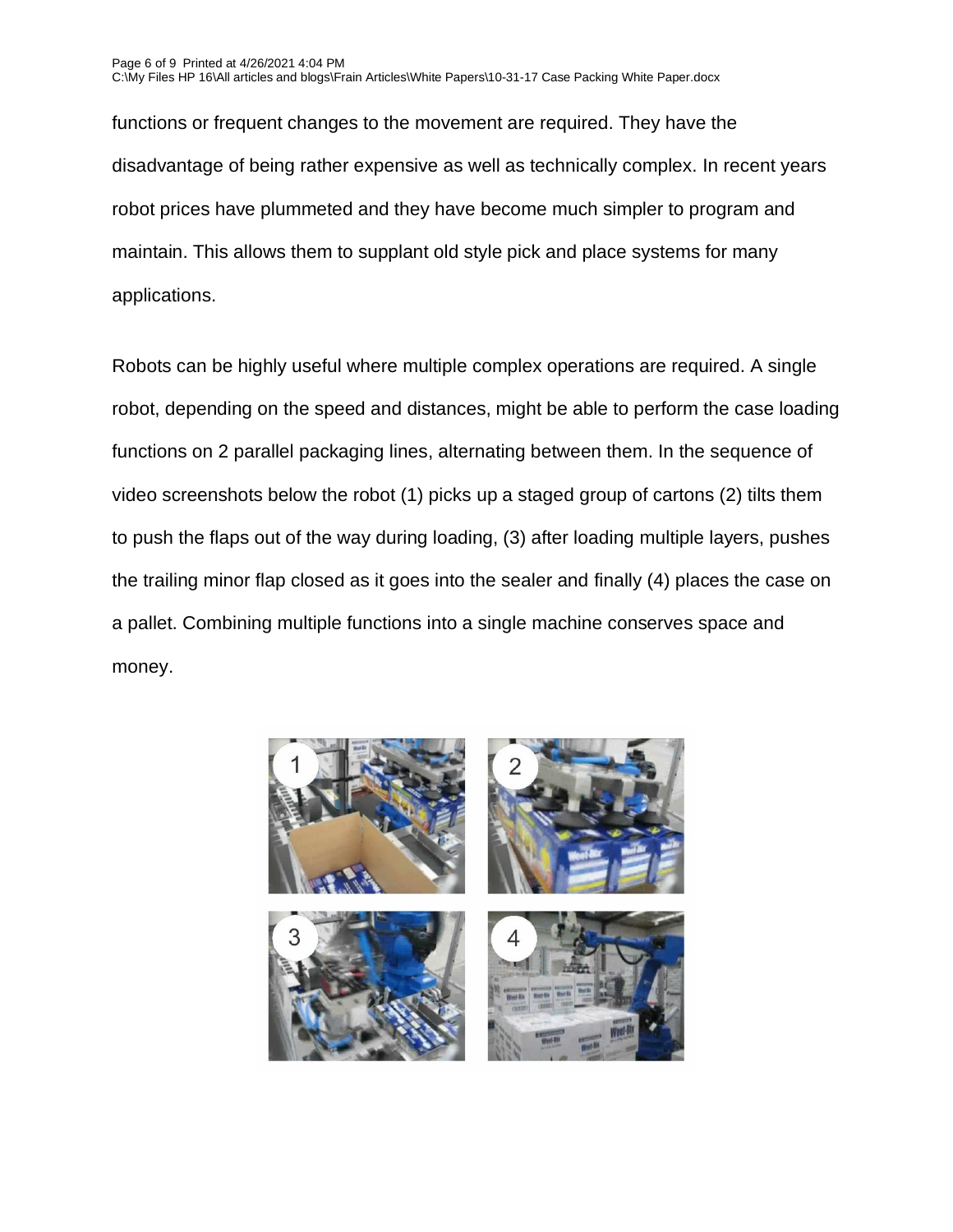In a vertical placing system the product is must first be collated and isolated in a staging area. A 4 X 3 pattern for vertical pickoff can be collated by dividing the flow of products into 3 lanes, then using hold-backs to release backpressure on the last 4 products in each lane. The robot arm, with 12 grippers or suctions cups, picks up the entire pattern and places it in the case

#### **Drop packing**

Drop packing is useful for products such as bottles. As their name implies, they drop groups of product into the case. The dropping motion is not as violent as it looks but may not be suitable for use with fragile products. Drop packers will work only with products that can fall freely into the case. Attempting to use a drop packer with square containers such as cartons may not work because as they drop they will form a pneumatic cushion. Some or all of the packages may not fall all the way to the bottom. If all the packages do not fall together, others will get out of position causing jams. Drop packers are commonly used for loading a single layer of products but some products, like cans, can be drop packed in multiple layers.

The typical drop packer consists of a collating and staging station above a case positioning system. This station is similar to that described for vertical placing except that instead of being lifted off the station, the product will be dropped down through a gate under the collated products that is opened on a signal.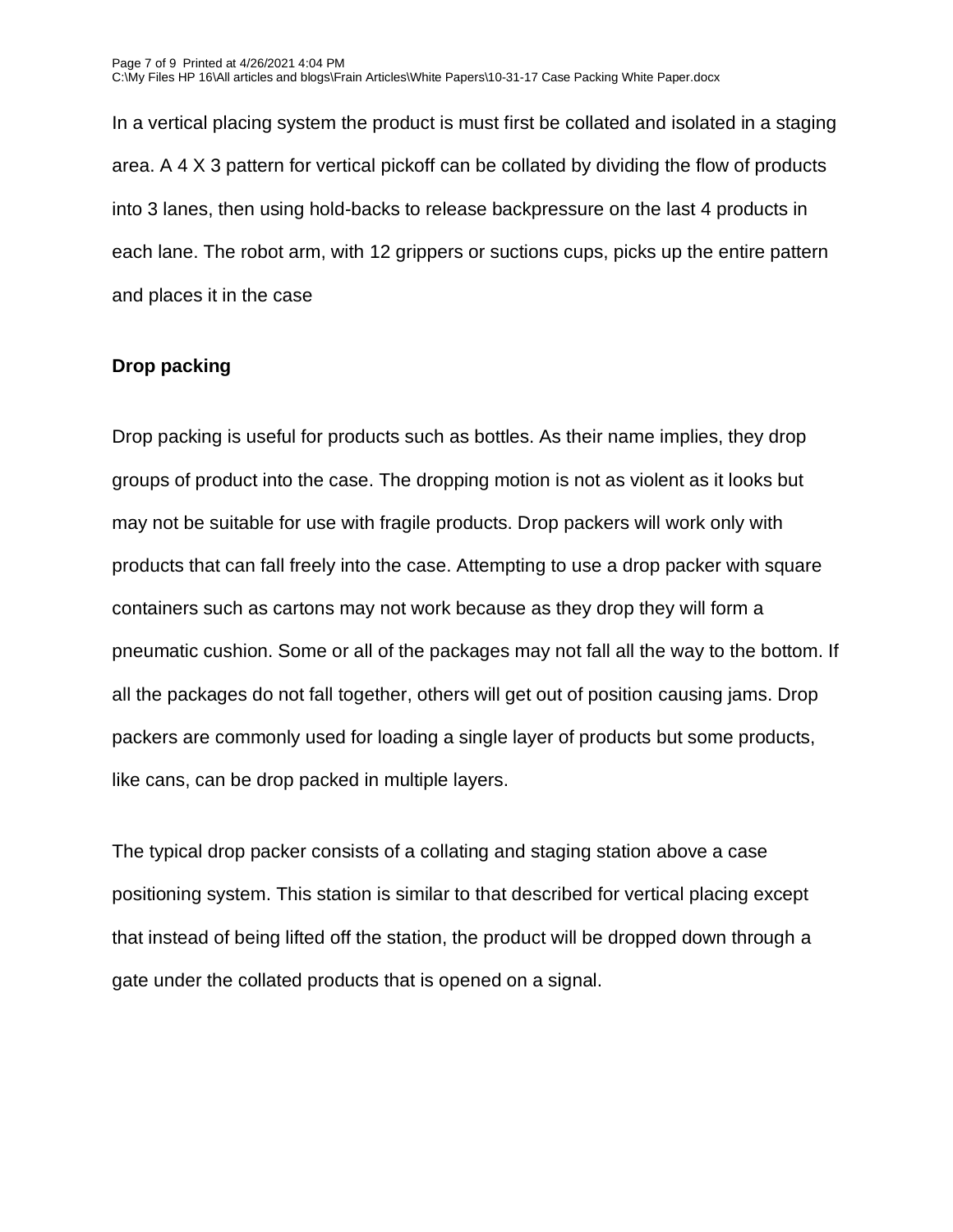

While the bottles are staging, an empty case is positioned under the staging area or drop grid. This case is often raised so as to minimize the vertical drop from staging to the case bottom. Some designs lower the case as the bottles drop reducing the shock. Once case and bottles are in position, the gate is opened and all products drop simultaneously into the case. Fingers between each bottle help guide them into position as they fall.

When packing multiple layers, the process is the same except that an empty case is only indexed into the packer every 2 (or more) drop cycles.

A large part of the cycle time is consumed by staging the product and the cases rather than the actual drop. When higher speeds are required, double case backing can be used. Instead of a 6 X 4 pattern, a 12 X 4 pattern would be used in the staging area. Instead of a single case, 2 cases are staged underneath. Otherwise it is very similar to the drop packer described above.

Drop packers can run at high speeds, in excess of 1500 bottles per minute in a beverage plant. That translates into more than 62 cases (24 count) per minute.